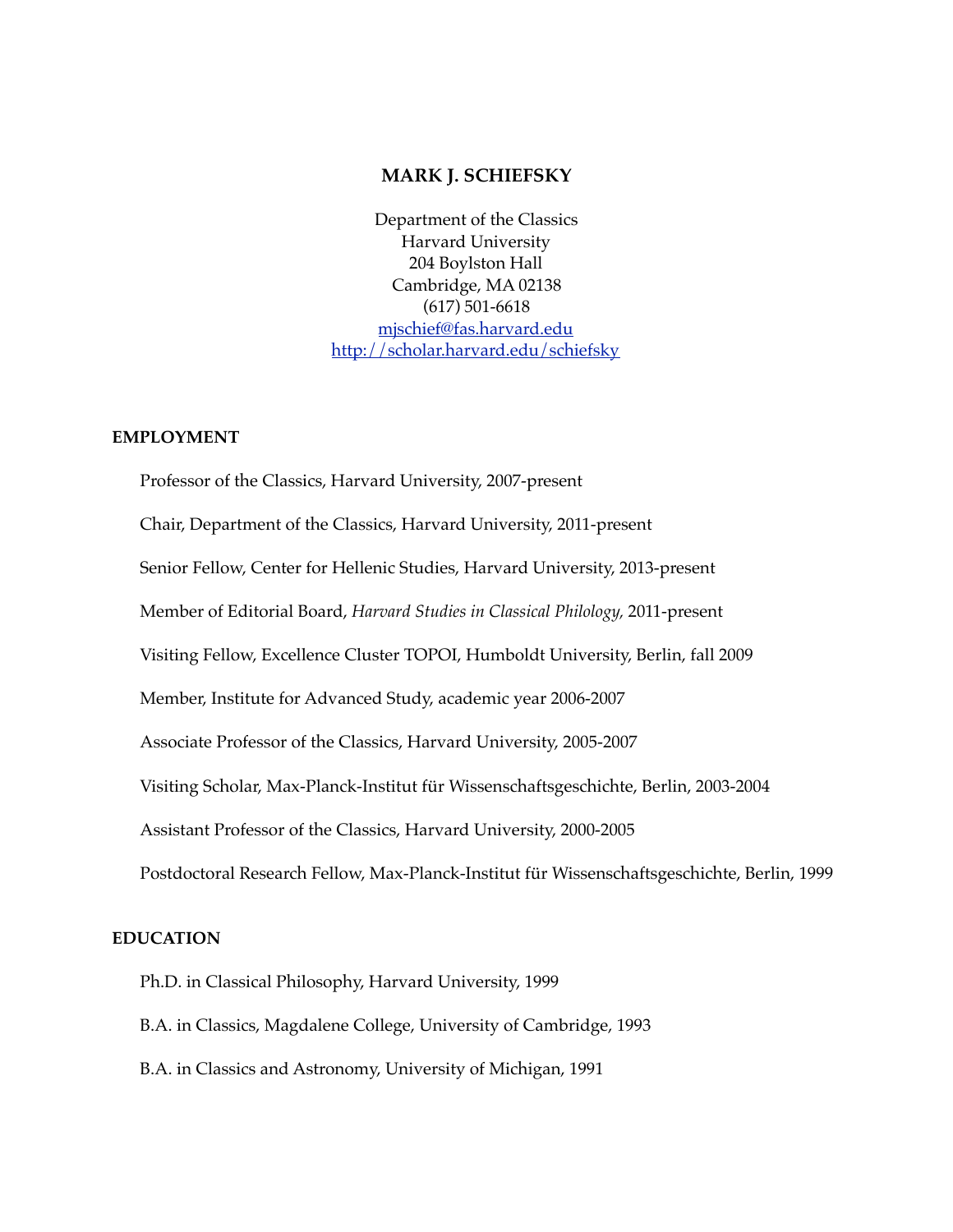### **PUBLICATIONS**

#### **Book**

*Hippocrates 'On Ancient Medicine': Translated with Introduction and Commentary.* Studies in Ancient Medicine 28 (Brill, 2005). Reviews: *BMCR* 2005.11.12 (C. Balla); *Isis* 97:2, 2006, 346-347 (R. Mayhew); *Bull. Hist. Med*. 80, 2006, 365-366 (G. E. R. Lloyd).

### **Articles and Reviews**

- "Ingenium: Engaging Novice Students with Latin Grammar," in *Proceedings of the 2016 CHI Conference on Human Factors in Computing Systems (CHI '16).* ACM, New York, NY, USA, 944-956. With Sharon Zhou, Ivy J. Livingston, Stuart M. Shieber, and Krzysztof Z. Gajos. 2016. DOI=<http://dx.doi.org/10.1145/2858036.2858239>.
- "*Technē* and Method in Ancient Artillery Construction: the *Belopoeica* of Philo of Byzantium," in *The Frontiers of Ancient Science: Essays in Honor of Heinrich von Staden,* ed. K.-D. Fischer and B. Holmes (Berlin: De Gruyter, 2015), 611-649.
- "The Epistemology of Ptolemy's *On the Criterion,*" in *Strategies of Argument: Essays in Ancient Ethics, Epistemology, and Logic,* ed. M. Lee (Oxford 2014), 301-331.
- "The Creation of Second-Order Knowledge in Ancient Greek Science as a Process in the Globalization of Knowledge," in *The Globalization of Knowledge in History*, ed. J. Renn [\(Berlin: Edition Open Access, 2012\), 191-202. Online at](http://www.edition-open-access.de/studies/1/12/index.html) **http://www.edition-openaccess.de/studies/1/12/index.html**
- "Galen and the Tripartite Soul," in *Plato and the Divided Self,* ed. R. Barney, T. Brennan, and C. Brittain (Cambridge 2012), 331-349.
- "Euclid and Beyond: Towards a Long-term History of Deductivity" (with Malcolm Hyman), *Künstliche Intelligenz* 2009.4, 25-29*.*
- "Structures of Argument and Concepts of Force in the Aristotelian *Mechanical Problems,*" *Early Science and Medicine* 14.1-3, 2009, 43-67.
- "Theory and Practice in Heron's *Mechanics,*" in *Mechanics and Natural Philosophy Before the Scientific Revolution,* ed. S. Roux and W. Roy Laird (Springer 2008), 15-49.
- "Galen's Teleology and Functional Explanation," *Oxford Studies in Ancient Philosophy* 33, Winter 2007, 369-400.
- "Art and Nature in Ancient Mechanics," in *The Artificial and the Natural: An Evolving Polarity,* ed. B. Bensaude-Vincent and W. Newman (MIT Press, 2007), 67-108.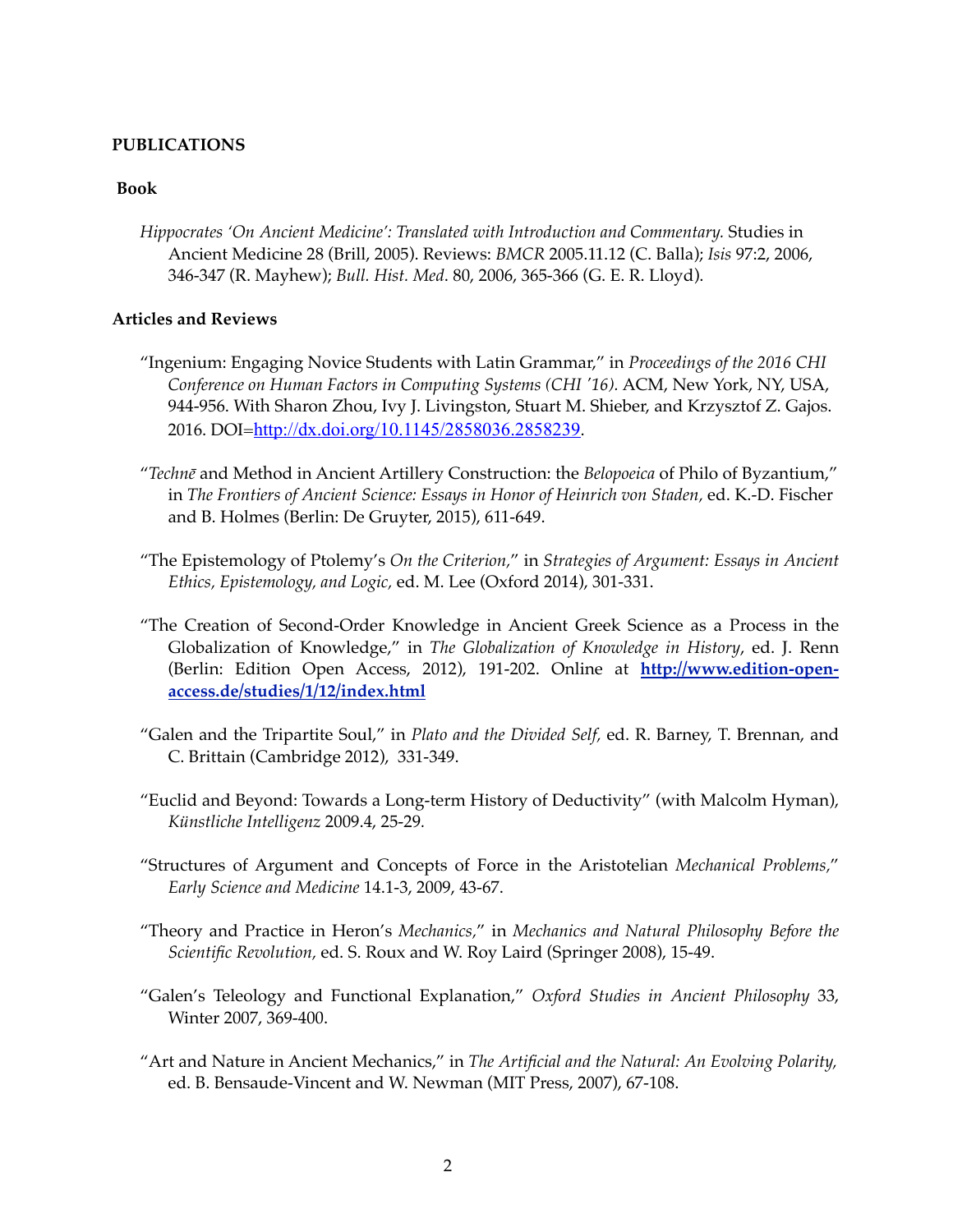- "Technical Terminology in Greco-Roman treatises on Artillery Construction," in *Antike Fachtexte/Ancient Technical Texts,* ed. T. Fögen (de Gruyter, 2005), 253-270.
- "*On Ancient Medicine* on the Nature of Human Beings," in *Hippocrates in Context,* ed. P. van der Eijk (Brill, 2005), 69-85.
- Review of Philip J. van der Eijk, *Medicine and Philosophy in Classical Antiquity: Doctors and Philosophers on Nature, Soul, Health and Disease* (Cambridge, 2005). *The Lancet,* vol. 366, no. 9480 (July 9-15, 2005), 113-114.
- Review of Liba Taub, *Ancient Meteorology* (Routledge, 2003). *New England Classical Journal* 31.4 (November 2004), 424-426.
- Review of *Greek Science of the Hellenistic Era: A Sourcebook,* ed. Georgia L. Irby-Massie and Paul T. Keyser (Routledge, 2002) and Owen Powell, *Galen, 'On the Properties of Foodstuffs'. Introduction, Translation, and Commentary* (Cambridge, 2003). *New England Classical Journal* 31.1 (February 2004), 51-55.
- Commentary on C.D.C. Reeve, "The Role of TEXNH in Plato's Conception of Philosophy", *Proceedings of the Boston area Colloquium in Ancient Philosophy*, ed. J. Cleary and G. Gurtler (2001), 223-227.
- Review of *Text and Tradition: Studies in Ancient Medicine and its Transmission Presented to Jutta Kollesch*, ed. K. D. Fischer, D. Nickel, and P. Potter (Brill, 1998), Pp. xii, 340. *Classical World* 94.2 (2001), 203-204.

#### **In Progress**

- "Health in the Ancient Medical Tradition", contribution to a volume on "Health" in the Oxford Philosophical Concepts Series, ed. P. Adamson.
- "Beyond Archimedes: The History and Future of the Arboreal Software" (online at  $\frac{http://}{http://}$ scholar.harvard.edu/schiefsky/publications). Forthcoming in Festschrift for Peter Damerow (Berlin, Max Planck Institute for the History of Science).
- Galen, *On the Medical Statements in Plato's Timaeus.* Translation and Commentary for *Galen On Human Nature* (Cambridge University Press), ed. by P. van der Eijk.
- "Experience, Practice, and Theory in Hippocratic *Technê*" (forthcoming in proceedings of the conference "*Technê* in Ancient Philosophy," Faculty of Philosophy, University of Oxford, August 2015).
- Article on "Philosophy and Hippocratic Medicine," for the Stanford Encyclopedia of Philosophy (completion mid-2017).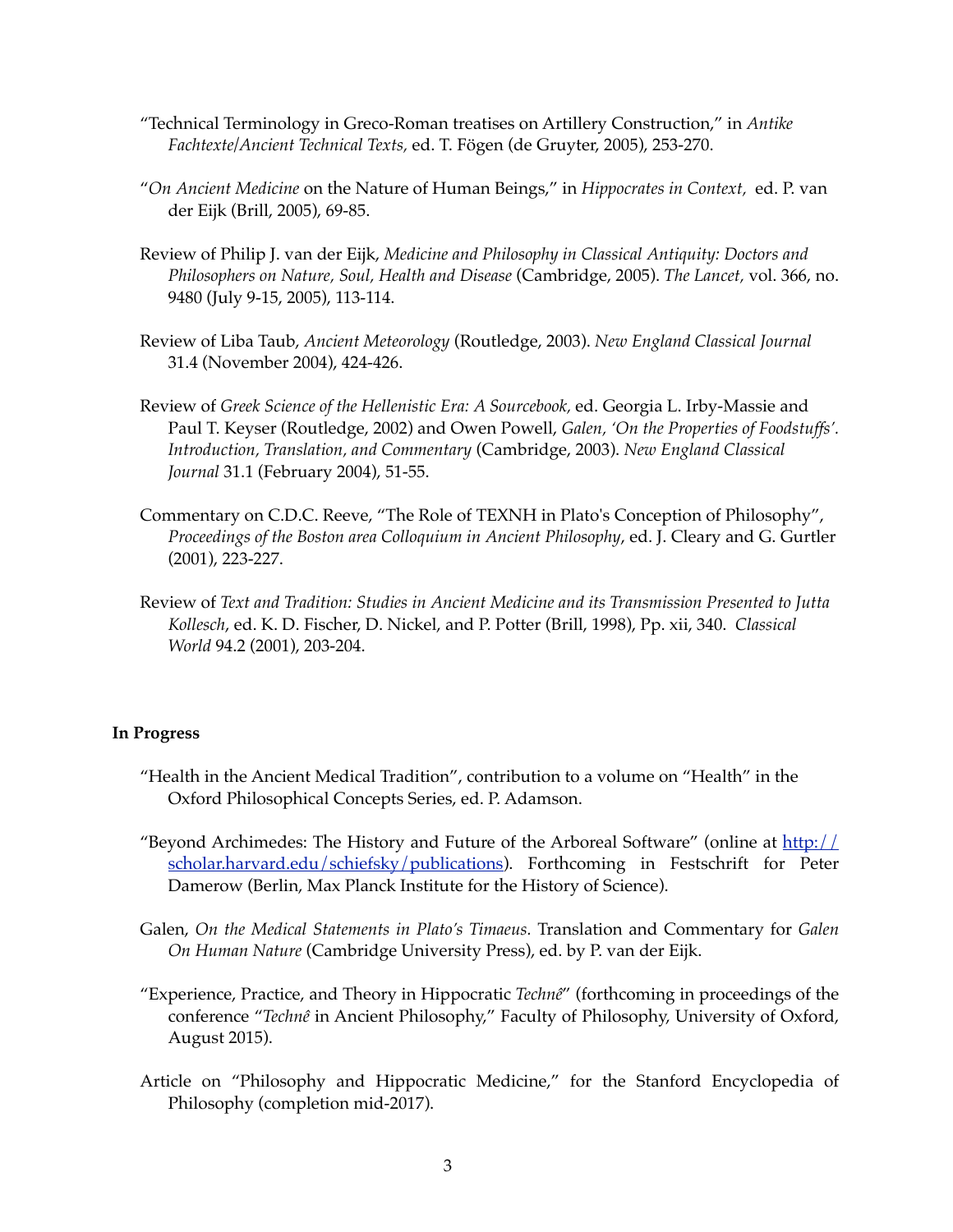- *Pappus of Alexandria's Introduction to Mechanics: Book 8 of the Collectio, in Greek and Arabic* (under contract with Springer Verlag).
- "New Technologies for the Study of Euclid's *Elements*" (online at http:// [archimedes.fas.harvard.edu/euclid/euclid\\_paper.pdf\).](http://archimedes.fas.harvard.edu/euclid/euclid_paper.pdf)

# **RESEARCH ACTIVITIES**

- Principal Investigator, *The Archimedes Project: Realizing the Vision of an Open Digital Research Library for the History of Mechanics,* National Science Foundation award #0085960, 2001-2004, total amount \$448,444 [\(http://archimedes.fas.harvard.edu\)](http://archimedes.fas.harvard.edu). See "The [Ancient Mechanics and How They Thought", New York Times, April 1, 2008 \(http://](http://www.nytimes.com/2008/04/01/science/01clas.html) www.nytimes.com/2008/04/01/science/01clas.html).
- Principal Investigator, *A Digital Corpus for Graeco-Arabic Studies,* grant from the Andrew W. [Mellon Foundation, 2010-2013, total amount \\$326,526. http://www.graeco-arabic](http://www.graeco-arabic-studies.org)[studies.org; see http://news.harvard.edu/gazette/story/2011/03/digitizing-the](http://news.harvard.edu/gazette/story/2011/03/digitizing-the-classics)classics.
- Organizer of *Science, Technology, and Ethics: Ancient Perspectives and Modern Challenges,* 1-day workshop sponsored by the Onassis Foundation, Athens Dialogues initiative, Harvard University, November 2, 2012.

# **ADMINISTRATIVE EXPERIENCE**

As Chair of the Department of the Classics at Harvard University, 2011-present, I ran three successful job searches that led to the appointment of assistant professors in Greek Literature, Latin Literature, and Byzantine Language and Literature. I have also served *ex officio* on the editorial board of *Harvard Studies in Classical Philology* throughout my term.

As a Senior Fellow of Harvard's Center for Hellenic Studies in Washington, D.C., I participate in the annual selection of Junior Fellows as well as attending biannual research seminars at the Center.

I also served as Director of Undergraduate Studies in Classics for five years between 2001 and 2009.

# **PAPERS AND PRESENTATIONS**

"The Ancient Quarrel Between Medicine and Philosophy: A Matter of Health," invited lecture at the Russian Presidential Academy of National Economy and Public Administration, Moscow, March 2016.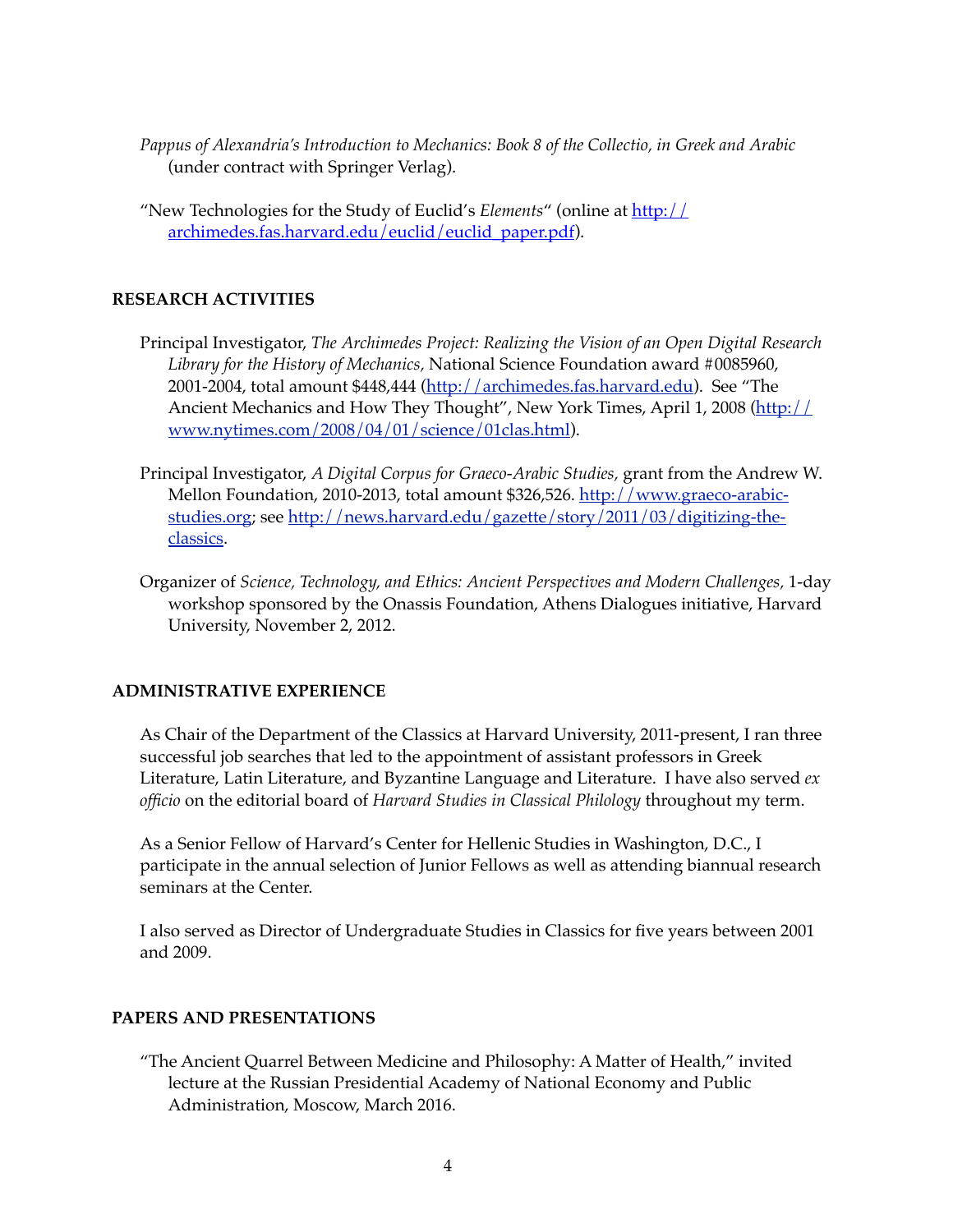- "Experience, Practice, and Theory in Hippocratic *Technê,*" conference on "*Technê* in Ancient Philosophy", Faculty of Philosophy, University of Oxford, August 2015.
- "Arboreal: A Tool for the Extraction and Analysis of Semantic Networks," session on "Digital and Computational History of Science: Tools, Platforms, Networks and Corpora" at the History of Science Society 2014 Annual Meeting, Chicago, November 2014.
- "*Mens sana in corpore sano?* Concepts of Health in Ancient Medicine," Ohio State University, Dept. of Classics, September 2013.
- "Archimedes and Hellenistic Mechanics," invited presentation at Lorentz Center workshop on the Antikythera Mechanism, University of Leiden, June 2013.
- **"**Aristotle's Common Sense Mechanics," invited presentation at the Free University, Berlin in a series sponsored by the TOPOI Excellence Cluster, June 2013.
- Introductory and Closing Remarks at *Science, Technology, and Ethics,* workshop organized with support of the Alexander Onassis Foundation, Athens Dialogues initiative, Harvard University, November 2, 2012.
- **"**How the Ancient Mechanics Thought," USC Department of Classics, September 2011.
- **"**Epistemology and Method in Ptolemy: Some Remarks," symposium in honor of Gisela Striker, Harvard University, May 2011.
- "Criteria of Truth in Later Greek Science and Philosophy," Chicago Area Colloquium in Ancient Philosophy, October 1-2, 2010.
- "Criteria of Truth and the Assessment of Evidence in Later Greek Science," invited presentation at conference *The Temper of Evidence*, California Institute of Technology, May 2009.
- "Towards a Long-term History of the Knowledge of Doing," invited presentation at workshop *The Knowledge of Doing,* Max Planck Institute for the History of Science, March 2009.
- "Medicine and Philosophy in the Second Century CE: Galen on the Elements," Indiana University, Department of History and Philosophy of Science, April 2008.
- **"**New Opportunities and New Challenges: Critical Editions in the Digital Age," American Philological Association Annual Meeting, Chicago, Illinois, January 2008.
- Invited participant at Dahlem workshop on "The Globalization of Knowledge and its Consequences," Freie Universität Berlin, November 2007.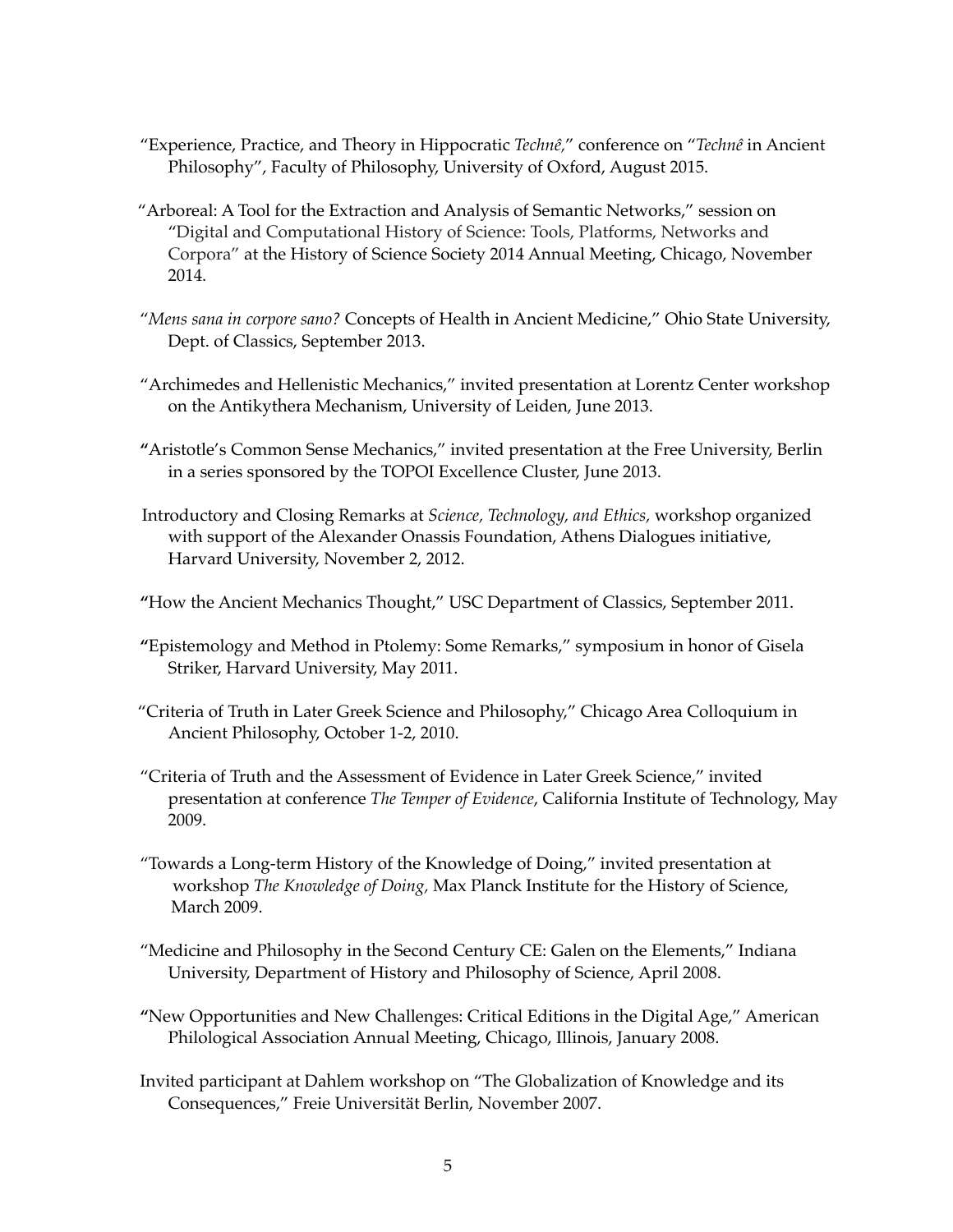- "Structures of Argument and Concepts of Force in the Aristotelian *Mechanical Problems,*" History of Science Society Annual Meeting, November 2007.
- "Philosophy and Medicine in the Second Century CE: Galen and the Tripartite Soul," Department of Classics, Emory University, October 2007.
- "The challenges of Philology for the Digital Humanities," Harvard University Humanities Center, October 2007.
- "The Origins of Ancient Atomism," Medieval Science Colloquium VII, Boston College, May 2007.
- "Elements and Qualities in Galen's Hippocratism," *The Materialistic Worldview from Late Antiquity to Islam,* workshop held at the Institute for Advanced Study, Princeton, May 2007.
- "Galen on Teleology: Functional Explanation and Design," Department of Classics, Princeton University, April 2007.
- "Galen on the Tripartite Soul," Classics Colloquium, University of Pennsylvania, April 2007.
- "Galen's Teleology and Functional Explanation," Institute for Advanced Study, History of Science/Classics seminar, April 2007.
- "Galen on the Tripartite Soul," conference on *Plato and the Divided Soul,* Cornell University, October 2006.
- Central European University, Budapest; invited guest, delivered four seminars on ancient philosophy and medicine, July 17-24, 2006.
- "Ancient Mechanics and its Transformations," paper delivered at the Max Planck Institute for the History of Science in Berlin, in the context of *Sonderforschungsbereich 644, "Transformationen der Antike"*, July 2006.
- "Galen on Teleology and the Limits of Mechanical Explanation," New York Academy of Sciences, December 2005 (see http://www.nyas.org/ebrief/miniEB.asp?ebriefID=516)
- "Machines and Morals: The Uses of Technology in Ancient Medicine," Harvard University Humanities Center, December 2005.
- "New Technologies for the Study of Euclid's *Elements,*" presented at *Euclid and his Heritage: a Clay Mathematics Institute Conference*, St. Catharine's College, Oxford University, October 7-8, 2005.
- "The Challenge of the Humanities to the World Wide Web: Perspectives from the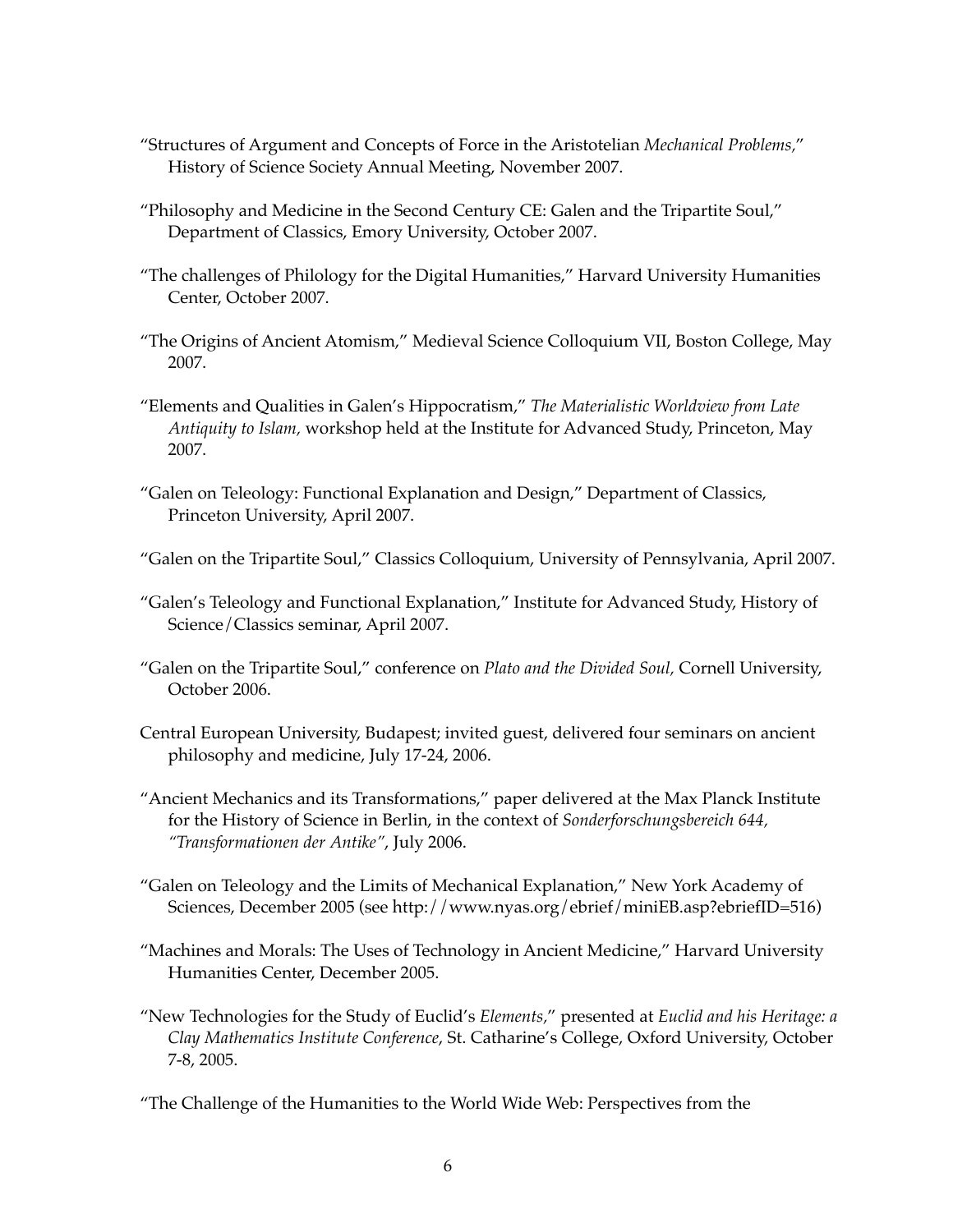Archimedes Project" (with M. Hyman), Joint International Conference of the Association for Literary and Linguistic Computing and the Association for Computers and the Humanities, Göteborg University, June 11-16, 2004.

- "Aspects of Technical Language in Greco-Roman Treatises on Artillery Construction," XVI. Internationales Kolloquium des Studienkreises "Geschichte der Sprachwissenschaft" (SGdS), Humboldt-Universität zu Berlin, March 5, 2004.
- "Heron of Alexandria's Theoretical Reflection and Systematization of Ancient Mechanical Knowledge," European Science Foundation workshop *From Natural Philosophy to Science,* Tenerife, February 2004.
- Comments on Heinrich von Staden, "Medicine and the Soul: Galen on the Physiology and Therapy of Anger," Princeton University Colloquium in Classical Philosophy, December 2003.
- "Body and Machine in Greek Biology and Medicine," American Philological Association annual meeting, New Orleans, LA, January 2003.
- "*On Ancient Medicine* on the Nature of Human Beings," XIth International Hippocrates Colloquium, Newcastle, August 2002.
- "*Technê* and Method in Ancient Medicine and Mechanics," History of Science Society annual meeting, Denver, November 2001.
- Comments on C.D.C. Reeve, "Plato's Construction of Philosophy," Boston Area Colloquium in Ancient Philosophy, Holy Cross, April 2000.
- "Theory and Practice in Hippocratic Medicine," Institut für Geschichte der Medizin, Freie-Universität Berlin, October 1999.
- "The Method of Good Old Medicine," Cambridge University, B Club, Faculty of Classics, November 1998.

### **DISSERTATION SUPERVISION**

M. Romani-Mistretta, *Invention and Discovery in Greek and Roman Thought* (in progress)

K. van Schaik, *Medical Decision Making in Graeco-Roman Antiquity* (M.D./Ph.D. in Classics, in progress)

D. Camden, *Medicine and Cosmology in Classical Greece: First Principles in Early Greek Medicine,* Ph. D. in Classical Philology, 2016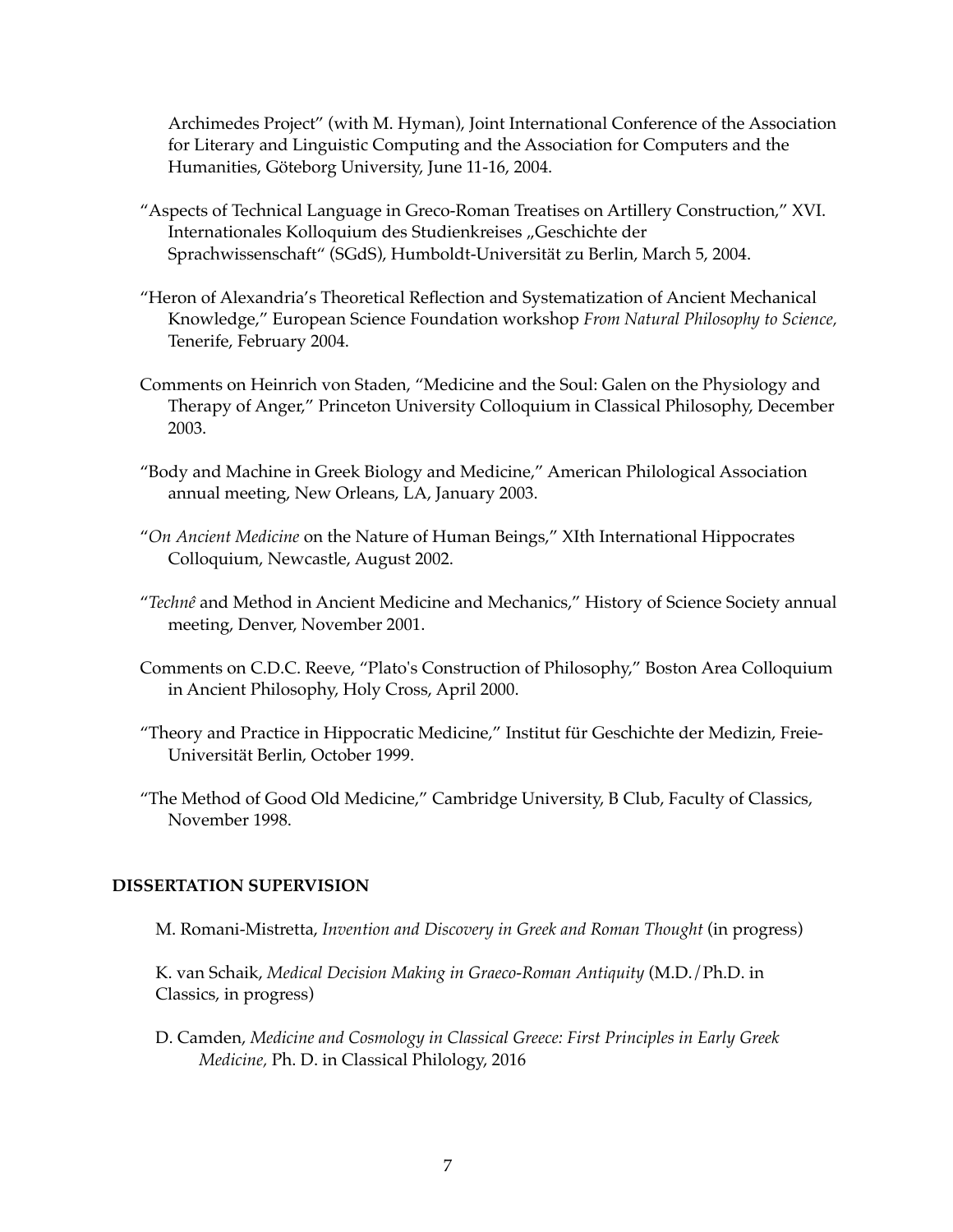- C. Connelly, *Contesting the Greek Past in Ninth-Century Baghdad,* Ph. D. in Classical Philology, 2016
- C. Coiro Bubb, *Galen's Anatomy: Audience and Context,* Ph.D. in Classical Philology, 2014
- D. Bertoni, *The Cultivation and Conceptualization of Exotic Plants in the Greek and Roman World,* Ph. D. in Classical Philology, 2014 (joint advisor with Richard Thomas)
- V. Sergueenkova, *Natural History in Herodotus'* Histories*,* Ph.D. in Classical Philology, 2009

# **TEACHING**

Partial List of Courses Taught at Harvard University, 2000-2016:

### Graduate Seminars

History of Science 206r: Seminar in Ancient Science

"Science, Mathematics, and Explanation: What Does it Mean to Explain Something?" (with Barry Mazur, Fall 2016)

"It's Only a Hypothesis" (with Barry Mazur, Fall 2014)

Geometry and Mechanics (with Barry Mazur, Spring 2012)

Archimedes and the Archimedean Tradition (with John Murdoch and Barry Mazur, Spring 2009)

Classical Philology 217: Aristotle's *Poetics* in Greek and Arabic (Fall 2013)

Classical Philology 291: Epicureanism (Fall 2011)

Classical Philology 296, Greek Medical Literature (Spring 2006, Fall 2007)

Classical Philology 268, Aristotle and His Predecessors: *Physics* Book I (Spring 2003)

Classical Philology 265, *Technê* in Greek Culture (Spring 2001)

# Greek and Latin Reading Courses

Greek 110r, Plato: *Gorgias* (Spring 2013); *Protagoras* (Fall 2000 and Spring 2011); *Republic* (Fall 2005 and 2007); *Euthydemus* and *Hippias Major* (Fall 2004); *Phaedrus* (Spring 2000)

Latin 107, Lucretius (Spring 2001, Spring 2003, Spring 2006)